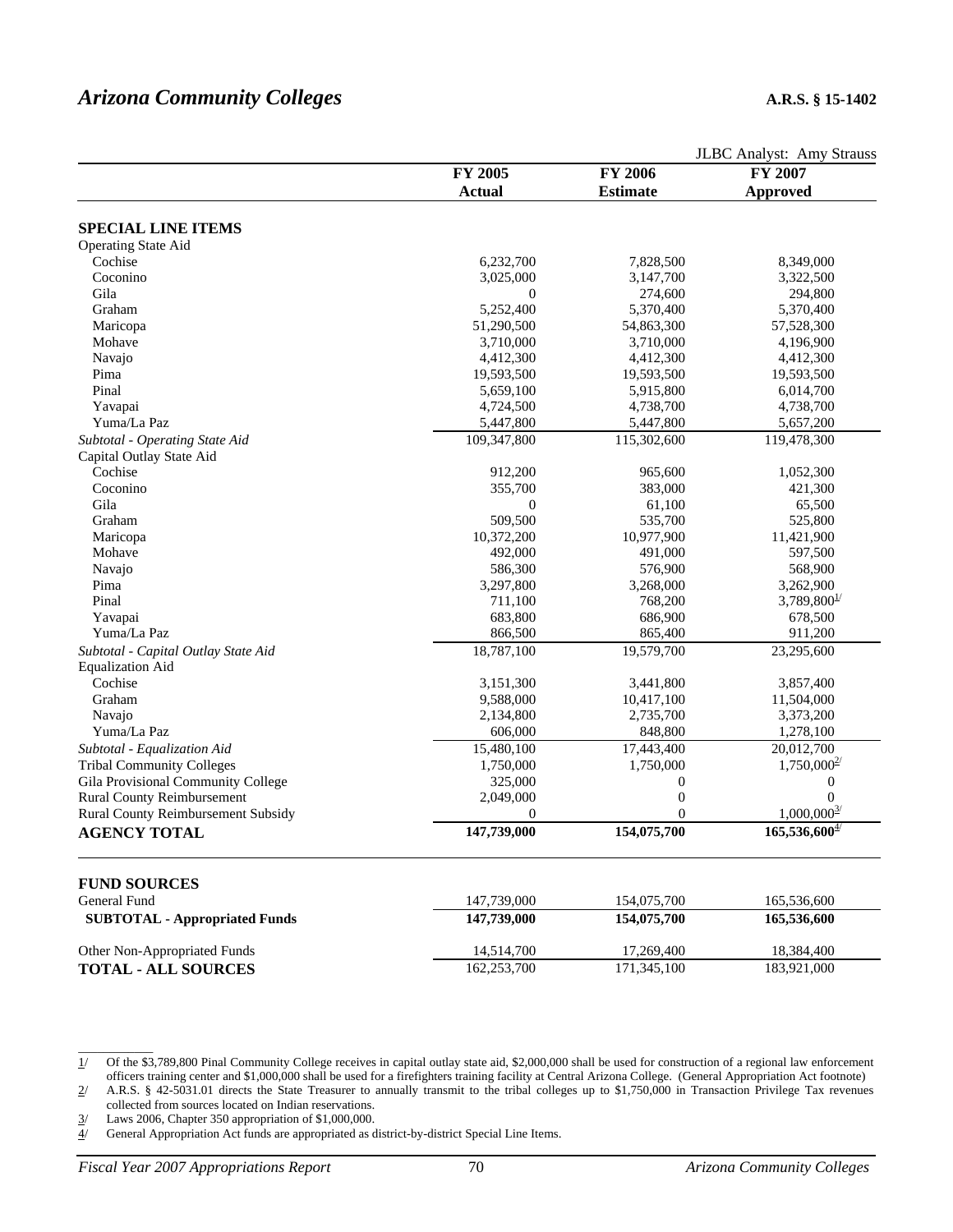**AGENCY DESCRIPTION** — The Arizona community college system is comprised of 10 college districts and 1 provisional district. Arizona's community colleges provide programs and training in the arts, sciences and humanities, and vocational education leading to an Associates degree, Certificate of Completion, or transfer to a Baccalaureate degree-granting college or university.

| PERFORMANCE MEASURES                                                                                                                                                    | FY 2003<br>Actual | FY 2004<br>Actual | FY 2005<br>Actual | FY 2007<br>Approved |
|-------------------------------------------------------------------------------------------------------------------------------------------------------------------------|-------------------|-------------------|-------------------|---------------------|
| • % of students who transfer to Arizona public<br>universities without loss of credits<br>Comments: The community colleges did not submit information for this measure. | <b>NA</b>         | <b>NA</b>         | NA                | 96                  |
| • No. of applied Baccalaureate programs<br>collaboratively developed with universities<br>Comments: The community colleges did not submit information for this measure. | NA                | <b>NA</b>         | NA                | 8                   |

### *Special Line Items*

### *Operating State Aid*

The budget provides \$119,478,300 from the General Fund for Operating State Aid in FY 2007.

The budget provides an increase of \$4,175,700 from the General Fund in FY 2007 to fully fund the statutory formula for Operating State Aid.

These Special Line Items provide each community college district with funds for continuing operating and maintenance expenses pursuant to A.R.S. § 15-1466.

The Operating State Aid formula adjusts state aid in an amount that reflects only growth in the full-time student equivalent (FTSE) enrollment count. This enrollment adjustment is calculated by multiplying the increase in the most recent year's actual FTSE for each district by the average state aid per FTSE appropriated in the current fiscal year. (For FY 2007, the last actual FTSE data was from FY 2005.) The formula "holds harmless" districts with declining FTSE enrollment, as the formula does not adjust state aid downward for these districts. Audited enrollment is 120,064 FTSE and grew by 4,191 FTSE, or 3.6%. *(See Table 1 for additional FTSE information.)*

| <b>Table 1</b>                      |             |                |               |  |  |
|-------------------------------------|-------------|----------------|---------------|--|--|
| <b>Community College Enrollment</b> |             |                |               |  |  |
|                                     | FY 2004     | <b>FY 2005</b> | Percentage    |  |  |
| <b>District</b>                     | <b>FTSE</b> | <b>FTSE</b>    | <b>Change</b> |  |  |
| Cochise                             | 6.035       | 6.577          | 9.0%          |  |  |
| Coconino                            | 1,824       | 2.006          | 10.0%         |  |  |
| Gila                                | 291         | 312            | 7.2%          |  |  |
| Graham                              | 2,551       | 2,504          | $(1.8\%)$     |  |  |
| Maricopa                            | 68,612      | 71,387         | 4.0%          |  |  |
| Mohave                              | 2.338       | 2.845          | 21.7%         |  |  |
| Navajo                              | 2.747       | 2.709          | $(1.4\%)$     |  |  |
| Pima                                | 20,425      | 20,393         | $(0.2\%)$     |  |  |
| Pinal                               | 3,658       | 3,761          | 2.8%          |  |  |
| Yavapai                             | 3,271       | 3,231          | $(1.2\%)$     |  |  |
| Yuma/La Paz                         | 4,121       | 4,339          | 5.3%          |  |  |
| Total                               | 115,873     | 120,064        | 3.6%          |  |  |

### *Capital Outlay State Aid*

The budget provides \$23,295,600 from the General Fund for Capital Outlay State Aid in FY 2007. These Special Line Items provide the community college districts with funds for capital land, building, and equipment needs pursuant to A.R.S. § 15-1464. The budget includes the following adjustments:

### **Formula Increase**

The budget provides an increase of \$715,900 from the General Fund in FY 2007 to fully fund the statutory formula for Capital Outlay State Aid.

The Capital Outlay State Aid formula provides per capita funding to districts based on the district's size and the most recent year's actual audited FTSE. The statutory formula provides \$210 per FTSE for districts with 5,000 or less FTSE or \$160 per FTSE for districts with greater than 5,000 FTSE.

### **Law Officer and Firefighting Training Facility**

The budget provides a one-time increase of \$3,000,000 from the General Fund in FY 2007 for construction of a regional law enforcement officers training center and a firefighting training facility at Central Arizona College in Pinal County.

### *Equalization Aid*

The budget provides \$20,012,700 from the General Fund for Equalization Aid in FY 2007.

The budget provides an increase of \$2,569,300 from the General Fund in FY 2007 to fully fund the statutory formula for Equalization Aid.

These Special Line Items provide additional state aid to qualifying community college districts whose tax base is insufficient to provide adequate funding for continuing operations and maintenance pursuant to A.R.S. § 15-1468.

Equalization Aid is paid to community college districts with property tax bases that are less than the minimum assessed value specified in A.R.S. § 15-1402. Under the Equalization Aid formula, the minimum assessed valuation is increased by the average growth in actual assessed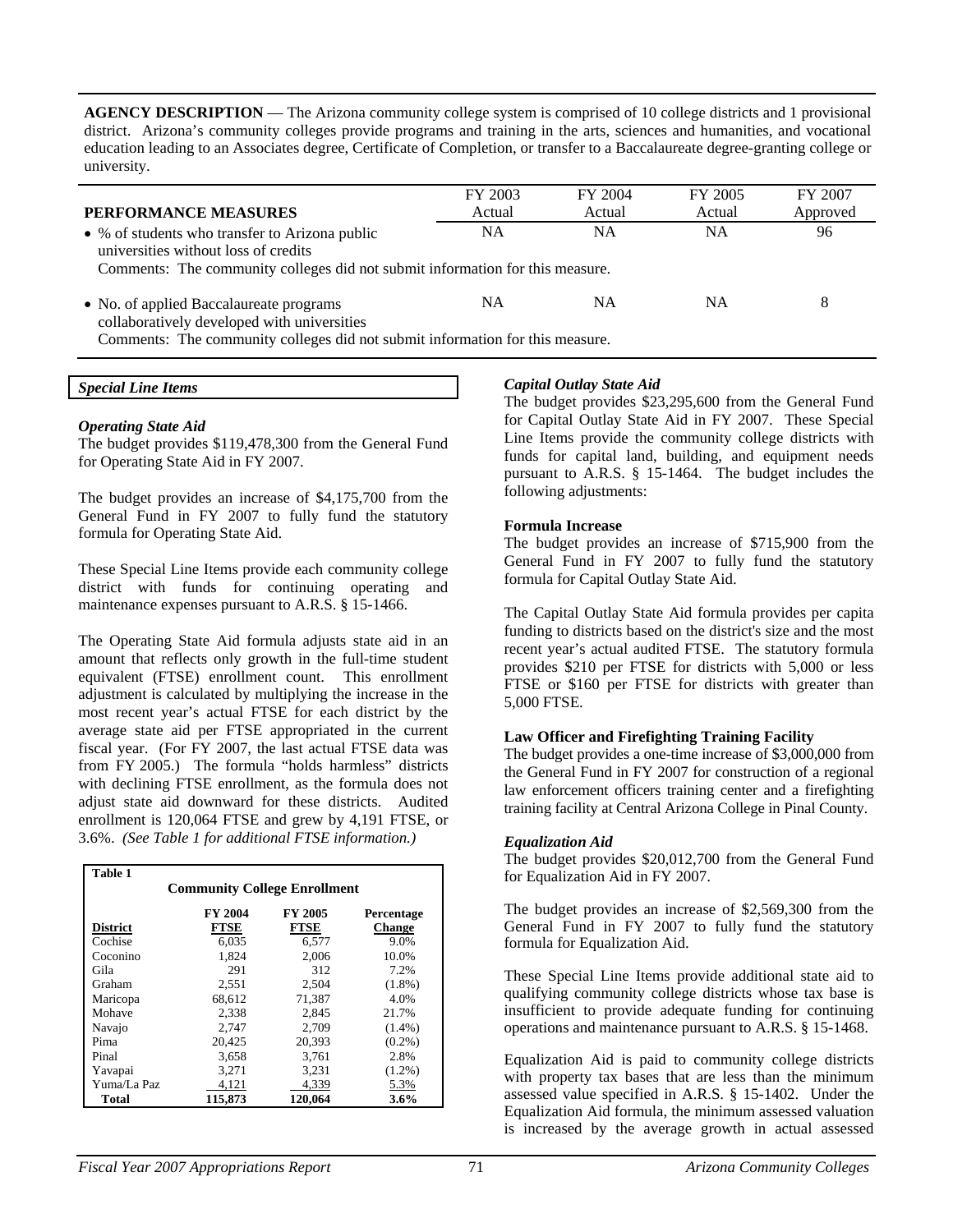valuation for the 2 most recent years for all rural districts with populations of less than 500,000 persons. For the FY 2007 Equalization Aid formula calculation, the minimum assessed valuation increased 9.74% to \$946,293,300. *(See Table 2 for the calculation of the growth rate.)* 

| Table 2         |                                             |                   |              |  |  |  |
|-----------------|---------------------------------------------|-------------------|--------------|--|--|--|
|                 | <b>Equalization Growth Factor 2004-2005</b> |                   |              |  |  |  |
|                 |                                             |                   |              |  |  |  |
|                 | TY 2004                                     | TY 2005           | TY 2004-2005 |  |  |  |
| <b>District</b> | <b>Primary AV</b>                           | <b>Primary AV</b> | % Growth     |  |  |  |
| Cochise         | \$611,079,600                               | \$664,734,700     | 8.78%        |  |  |  |
| Coconino        | 1,174,117,300                               | 1.263.779.800     | 7.64%        |  |  |  |
| Graham          | 101,932,700                                 | 106.584.900       | 4.56%        |  |  |  |
| Mohave          | 1.251.920.200                               | 1.371.598.500     | 9.56%        |  |  |  |
| Navajo          | 644,595,300                                 | 683,934,100       | 6.10%        |  |  |  |
| Pinal           | 1.061.149.000                               | 1.212.971.500     | 14.31%       |  |  |  |
| Yavapai         | 1,676,029,500                               | 1,877,847,400     | 12.04%       |  |  |  |
| Yuma/LaPaz      | 800,351,600                                 | 853,002,600       | 6.58%        |  |  |  |
| <b>Total</b>    | \$7,321,175,200                             | \$8,034,453,600   | 9.74%        |  |  |  |

Equalization Aid is paid out based on the difference between minimum assessed valuation and the most recent actual assessed valuation for the district. Equalization Aid is calculated at the lesser of \$1.37 per \$100 of the district's assessed valuation or the district's levy rate.

## *Tribal Community Colleges*

The budget provides \$1,750,000 from the General Fund for Tribal Community Colleges in FY 2007. This amount is unchanged from FY 2006.

The Tribal Community Colleges Special Line Item provides tribal community colleges with funding for maintenance, renewal, and capital expenses. Pursuant to A.R.S. § 42-5031.01, the State Treasurer shall annually transmit to the colleges a total of up to \$1,750,000 in Transaction Privilege Tax revenues collected from sources located on Indian reservations. Diné College is currently the only college eligible to receive funds, and therefore, receives all available funding. Given the language of A.R.S. § 42-5031.01, these monies do not appear in the General Appropriation Act.

## *Gila Provisional Community College*

The Gila Provisional Community College Special Line Item was created to provide Gila with one-time funding in FY 2005. Since Gila began to receive Operating State Aid and Capital Outlay State Aid in FY 2006, Gila's funding no longer appears in this Special Line Item, and was instead transferred to the Operating State Aid and Capital Outlay State Aid Special Line Items.

The statutory formulas for Operating State Aid and Capital Outlay State Aid fund provisional districts in the same manner as regular districts. Funding is based on the most recent year's actual FTSE. Provisional districts are not eligible to receive Equalization Aid.

A county may form a provisional community college district if the county does not meet the minimum assessed valuation and population requirements necessary to form a community college district pursuant to A.R.S. § 15-1402. Gila qualifies because its \$387,715,700 assessed valuation falls below the \$946,293,300 minimum valuation. Some community college districts also fall below the minimum valuation requirement; however, those districts have been grandfathered in as community college districts.

Voters must approve the formation of a provisional district and a primary property tax rate to fund the operations of the district. Provisional districts have the same powers and duties as existing districts, except that provisional districts must contract with existing districts to award degrees.

## *Rural County Reimbursement*

The Rural County Reimbursement Special Line Item reimburses community college districts for students enrolled from counties that are not a part of an established community college district. The appropriation is funded from the General Fund. Pursuant to A.R.S. § 15-1469.01, the FY 2005 expenditure of \$2,049,000 was offset by a corresponding reduction in the counties' sales tax apportionment. The payments made on behalf of the counties are not included in county expenditure limits established in the Arizona Constitution. The FY 2006 and FY 2007 dollar amounts are not yet known. Given the language of A.R.S. § 15-1469.01, these monies do not appear in the General Appropriation Act.

## *Rural County Reimbursement Subsidy*

The State Government Budget Reconciliation Bill (Laws 2006, Chapter 350) provides \$1,000,000 from the General Fund in FY 2007 for a one-time Rural County Reimbursement Subsidy to partially offset the cost to counties that are not part of an established community college district. The funding is appropriated to the Treasurer, and distributed to Apache, Greenlee, and Santa Cruz counties. Of the total \$1,000,000 appropriation, Apache will receive \$466,000, Greenlee \$382,800, and Santa Cruz \$151,200.

## *Additional Legislation*

# **Gila Provisional Community College Payback**

The Higher Education Budget Reconciliation Bill (BRB) (Laws 2006, Chapter 352) requires that, of the amount appropriated for Operating State Aid to Gila Provisional Community College District from FY 2007 to FY 2012, the district shall annually pay \$72,364 to the Treasurer. Gila Provisional Community College had been receiving Proposition 301 workforce development monies in error. The State Treasurer shall deposit the annual amount into the Classroom Site Fund.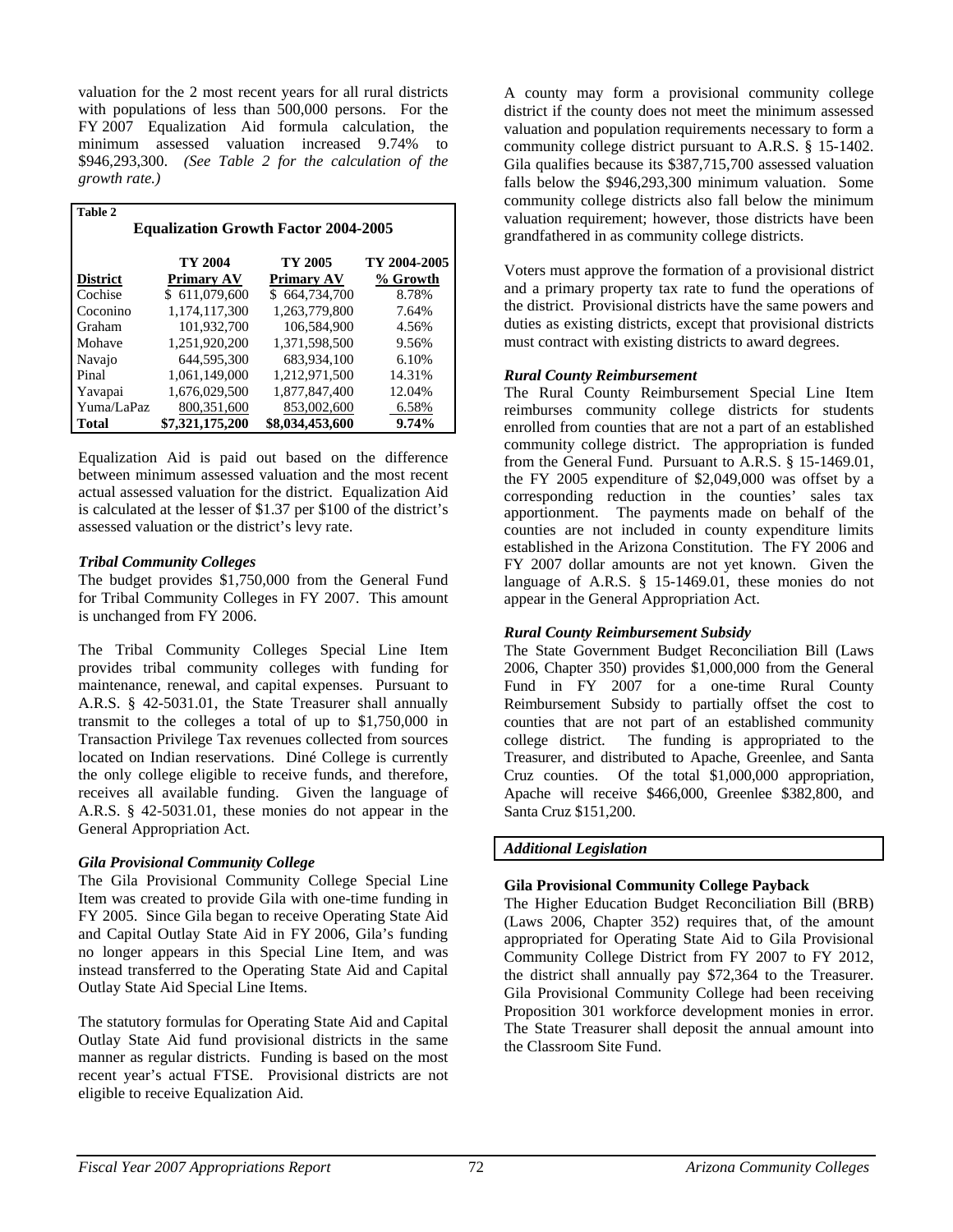### **Credit/Non-Credit Courses**

The Higher Education BRB also requires new reporting by the community colleges on credit and non-credit courses. This includes the following:

- 1. A description of all credit and non-credit courses, including: title, tuition and fees, as well as the percentage of students achieving the credits for the course;
- 2. Enrollment headcounts for all credit and non-credit courses, as well as the FTSE for each credit course from the past 3 years;
- 3. All new courses not offered in the previous year, and courses not offered for credit in the past 3 years; and
- 4. An explanation of the statutory qualifications used by a community college to determine whether a course will be offered for credit.

## **Levy Limitation**

The Tax Relief Omnibus Bill (Laws 2006, Chapter 354) requires municipalities, counties and community college districts to set their Tax Year (TY) 2006 primary property levies at the lesser of:

- Their constitutional levy limit;
- Their actual TY 2005 primary property tax levy, plus 2% inflation factor, and any additional revenues collected from new construction.

Currently, community college districts are allowed to increase their primary property tax levy each year by 2%, plus any additional revenues collected from new construction. Even if a district does not levy at the maximum 2% in 1 year, it retains any unused capacity in future years. Chapter 354 restricts the amount that a community college district could increase its levy in TY 2006 to 2% plus new construction over its actual TY 2005 levy as provided for in its adopted budget, rather than making the adjustment based on its TY 2005 statutory levy limit amount. While Chapter 354 would have a one-time impact on community college district TY 2006 levies, it would not permanently affect levying capacity.

Ballot initiative HCR 2056, if approved by the voters, would rebase county, city, town or community college district levy limits to the TY 2005 levy amount.

Currently, districts accrue unused levy capacity. This initiative would eliminate any unused levying capacity for these districts with existing excess capacity.

## *Other Issues*

## *Nursing Education*

Laws 2005, Chapter 330 established the Arizona Partnership for Nursing Education Demonstration Project. The purpose of the project is to enhance nursing education programs in Arizona, with the goal of doubling the current number of nursing graduates in the state by FY 2010.

Chapter 330 also established the Nursing Education Demonstration Project Fund. Monies in the fund are allocated to Arizona public universities and community colleges based on a comparison of the number of nursing students graduating in FY 2005 from those institutions. Monies allocated to the universities are administered by the Arizona Board of Regents, while monies allocated to the community colleges are passed through the Department of Commerce.

Chapter 330 annually appropriates \$4,000,000 from the General Fund to the Nursing Education Demonstration Project Fund from FY 2006 through FY 2010. Of the total \$4,000,000 annual appropriation, \$1,368,000 is allocated to the universities and \$2,632,000 is allocated to the community colleges. The recommended amount is based on nursing graduation information.

The community college funds are distributed using a competitive grant process. Three criteria were used to determine funding: the quality of the nursing program, how the program meets the geographic and diverse needs of its community, and the program budget.

In FY 2006 the Department of Commerce distributed a total of \$1,030,900 in grants to community colleges. The entire FY 2006 appropriation has not yet been distributed, as the funds will be paid out over 3 years. *(Table 3 shows grant distribution amounts.)*

| Table 3<br><b>Distribution of Nursing Grants - FY 2006</b> |                     |  |
|------------------------------------------------------------|---------------------|--|
| <b>Community College</b>                                   | <b>Grant Amount</b> |  |
| Chandler/Gilbert                                           | \$164,300           |  |
| Estrella Mountain                                          | 79,600              |  |
| Gateway                                                    | 173,900             |  |
| Scottsdale                                                 | 188,500             |  |
| Eastern Arizona                                            | 239,600             |  |
| Northland Pioneer                                          | 150,000             |  |
| Pima                                                       | 35,000              |  |
| Total                                                      | \$1,030,900         |  |

### *Other Community College Revenue Sources*

In addition to state General Fund monies, Arizona's community colleges receive revenues from a number of other sources, including student tuition and fees, local property taxes, grants, and other monies generated by the colleges. For FY 2006, total revenues from all sources are estimated to be \$1,281,767,600. Of the total, the community colleges receive 12% of their revenues from state aid. *(See Table 4 on the following page for a summary of FY 2006 total revenue estimates.)* 

Property taxes are the single largest revenue source for the community colleges, accounting for over 40% of their revenues. There are 2 types of property taxes: primary and secondary. For the community colleges, primary property taxes are levied for operating purposes and secondary property taxes are levied to pay for capital outlay